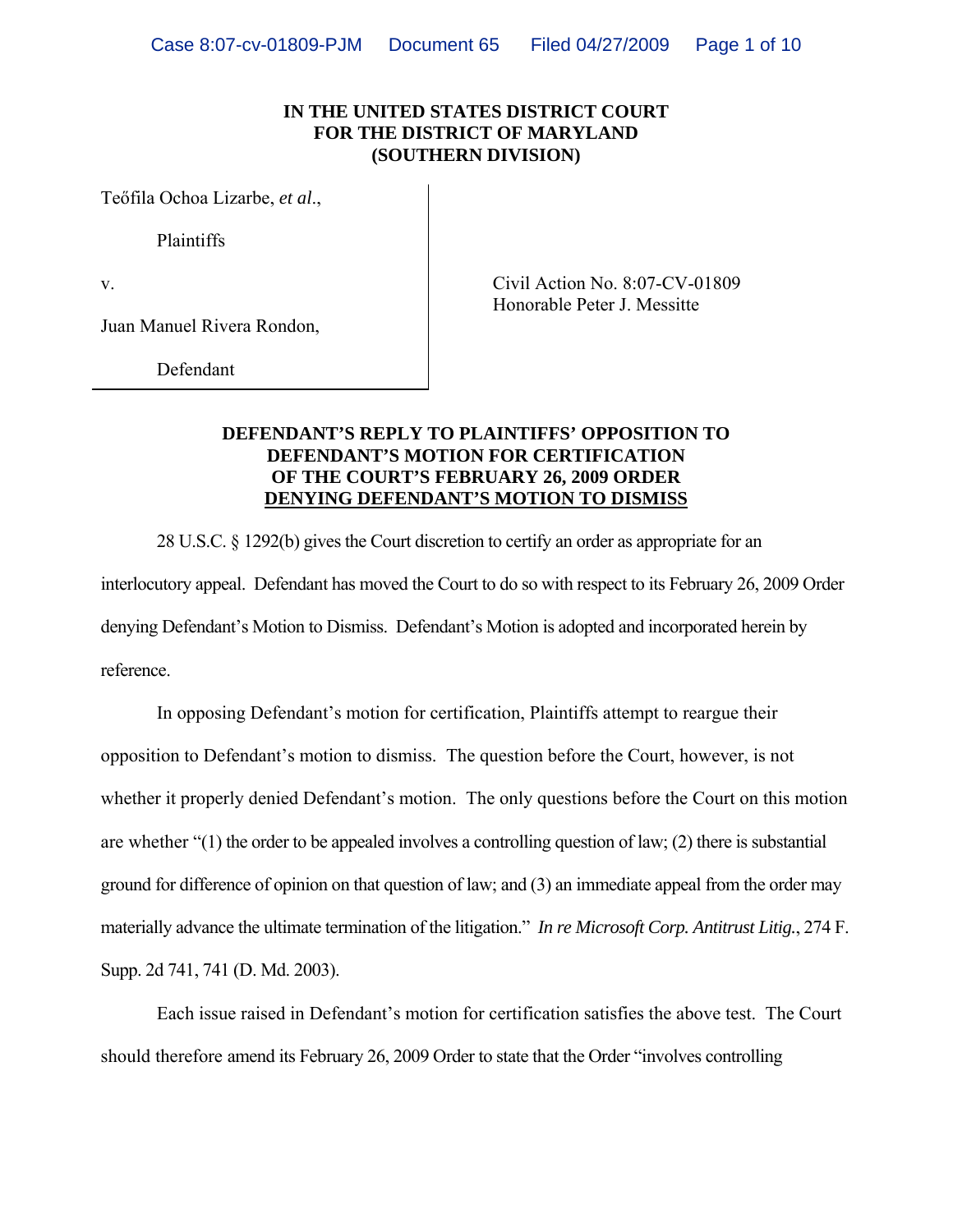questions of law as to which there is substantial ground for difference of opinion and that an immediate appeal from the order may materially advance the ultimate termination of the litigation."

## **I. The Court's Order involves controlling questions of law and there are substantial grounds for difference of opinion.**

### **A. The claims asserted are barred by the statute of limitations.**

The Torture Victims Protection Act (TVPA) contains a ten-year statute of limitations. *See* 28 U.S.C.A. § 1350, note ("No action shall be maintained under this section unless it is commenced within 10 years after the cause of action arose."). The Complaint relies entirely on incidents alleged to have occurred in August of 1985. *See* Complaint, ¶ 48, 54, 60, 66. The Complaint was filed on July 11, 2007. Thus, this lawsuit was filed almost *22 years* after the alleged events in question.

In rejecting Defendant's statute-of-limitations argument, the Court relied on the doctrine of "equitable tolling." The Court found that equitable tolling should apply because "Plaintiffs have pled that until at least the year 2000, the political climate in Peru was unremittingly hostile to any effort on their part to pursue remedies against Rivera Rondon in Peru." Op. at 12. The Court therefore apparently found that equitable tolling applies because "the plaintiff[s] in some extraordinary way ha[ve] been prevented from asserting [their] rights." *Oshiver v. Levin, Fishbein, Sedran & Berman*, 38 F.3d 1380, 1387 (C.A.3 Pa. 1994) (internal quotation marks omitted).

There are several substantial grounds for a difference of opinion on this issue. First, the Fourth Circuit Court of Appeals has cautioned that equitable tolling should apply only sparingly and in the most extreme circumstances. *See Harris v. Hutchinson*, 209 F.3d 325, 328-30 (4th Cir. 2000). Second, the Plaintiffs' arguments in favor of equitable tolling have been rejected by other Courts.<sup>[1](#page-1-0)</sup> See Van Tu v. Koster, 364 F.3d 1196 (10th Cir. 2004). Third, the Plaintiffs' own allegations in the Complaint belie their argument that they were somehow prevented from

 $\overline{a}$ 

<span id="page-1-0"></span><sup>&</sup>lt;sup>1</sup> Plaintiffs' reference to the "numerous cases" cited in their opposition to Defendant's motion to dismiss further highlights the fact that there is substantial ground for differences of opinion on this issue.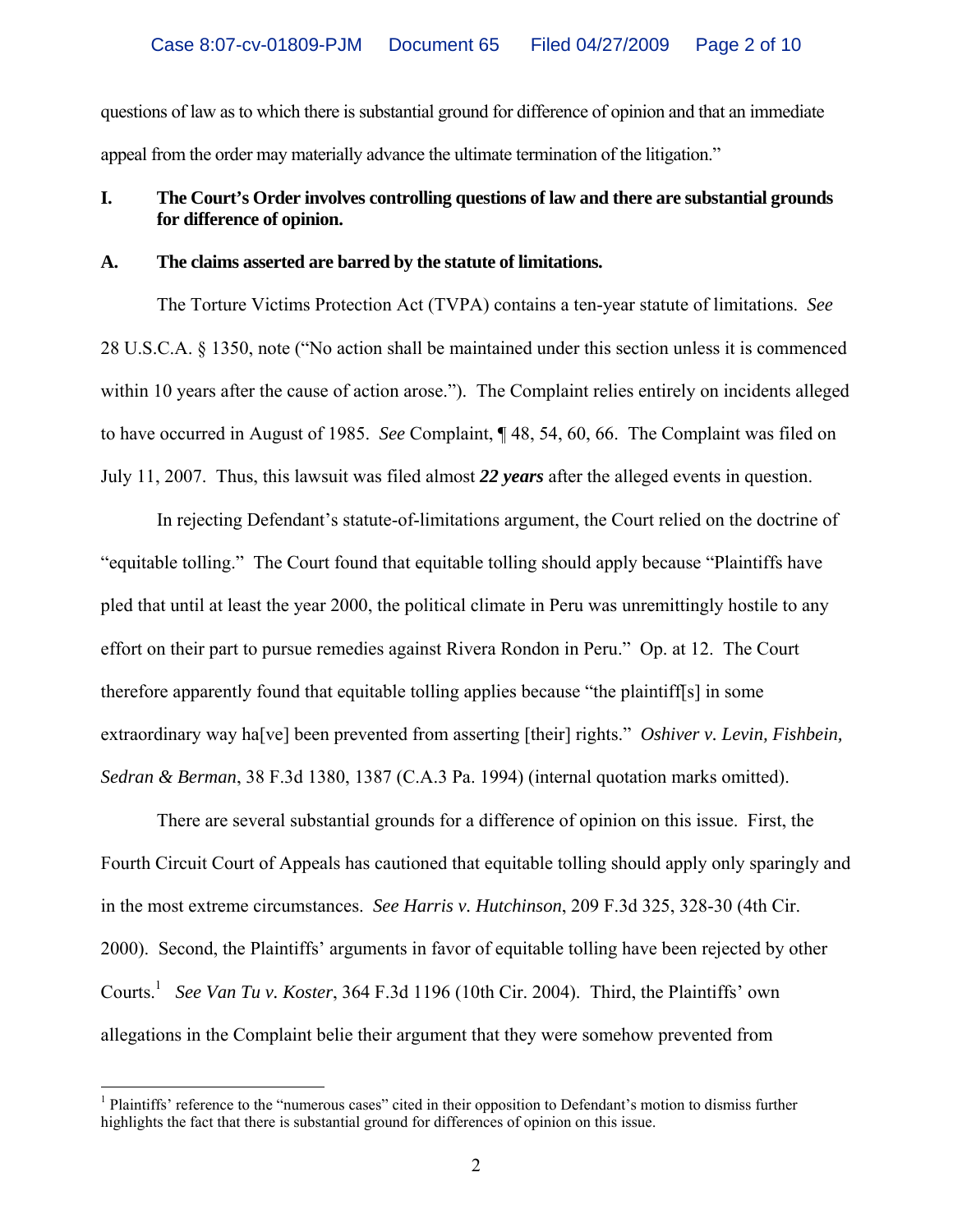### Case 8:07-cv-01809-PJM Document 65 Filed 04/27/2009 Page 3 of 10

investigating their claims. Indeed, the Plaintiffs admit in their Complaint that within the statute of limitations, the Peruvian Senate, government prosecutors, military authorities, military courts, and the Peruvian Supreme Court were all investigating and adjudicating issues related to the events at Accomarca. *See* Compl. at ¶¶ 91, 93, 94.

In opposing Defendant's motion for certification, Plaintiffs contend that this issue is factintensive and therefore does not involve a "controlling question of law." Def. Opp. at 7. Plaintiffs' misunderstand this prong of the certification analysis. It is well-settled that, "if resolution of the question being challenged on appeal will terminate the action in the district court, it is clearly controlling." 19-203 George C. Pratt, *Moore's Federal Practice - Civil* § 203.31. Patently, if the Court of Appeals holds in favor of Defendant on this issue, it will have found that Plaintiffs' claims are barred by the statute of limitations, which will terminate the action in the District Court. Accordingly, this issue involves a "controlling question of law."

Moreover, this issue does not require any fact-finding. It is Defendant's position that, if the allegations in the Complaint are taken to be true, Plaintiffs' claims are barred by the statute of limitations. On the other hand, Plaintiffs argued, and the Court found, that the allegations in the Complaint are sufficient for the Court to apply the doctrine of equitable tolling. Based on the record, the Court of Appeals can resolve this issue and, if it rules in Defendant's favor, its ruling will terminate the case. Thus, there is substantial ground for difference of opinion and the Court should certify this issue for immediate appeal.

### **B. The Defendant is immune from suit under the Foreign Sovereign Immunities Act of 1976.**

Defendant has a right to appeal the Court's denial of his Motion to Dismiss under the Foreign Sovereign Immunities Act ("FSIA") based on the collateral order doctrine. *See Bd. of Regents of the Univ. of Tex. Sys. v. Nippon Tel. & Tel. Corp.*, 478 F.3d 274, 277 (5th Cir. 2007);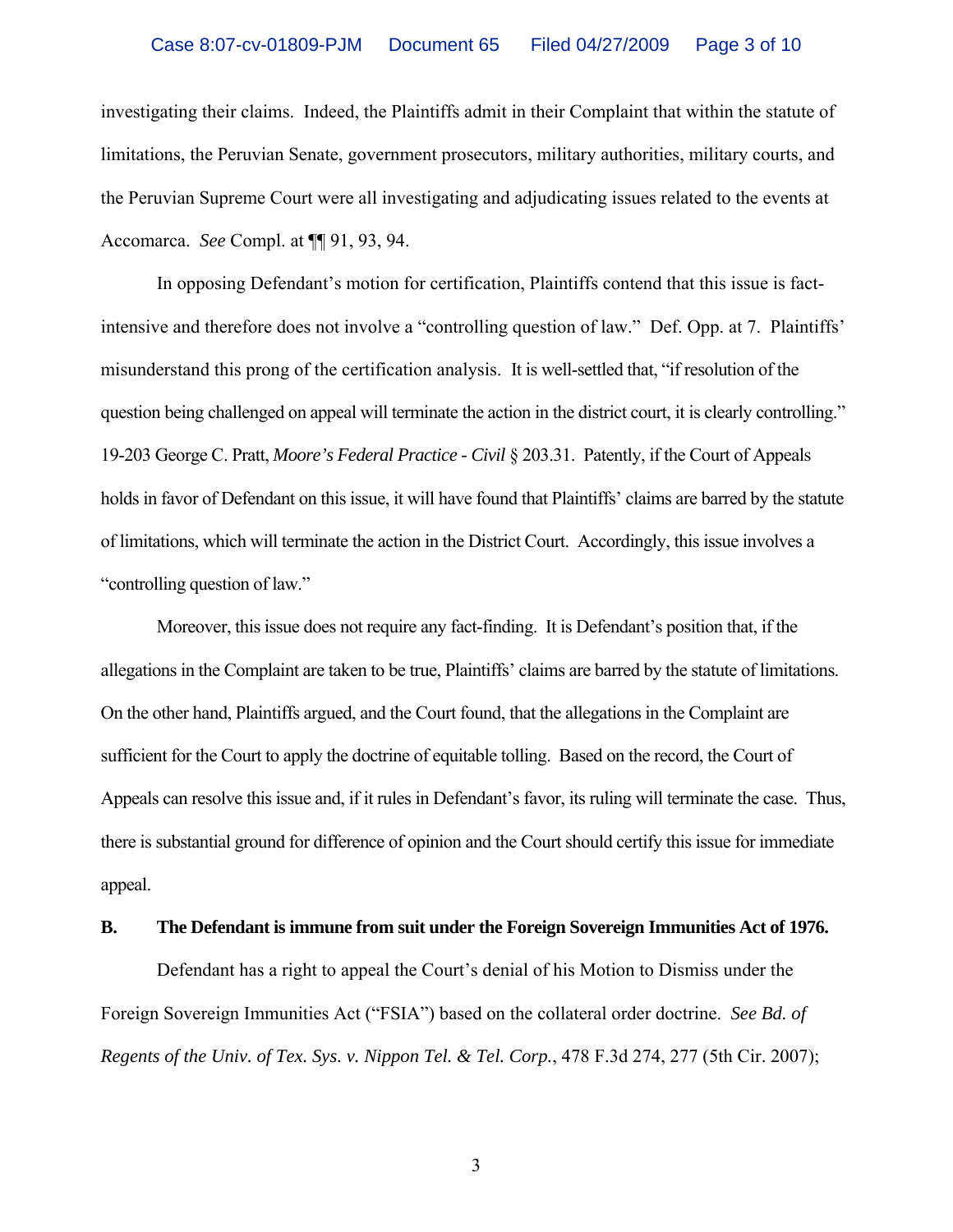*Gupta v. Thai Airways Int'l, LTD*, 487 F.3d 759, 764 (9th Cir. 2007); *Rux v. Republic of Sudan*, 461 F.3d 461, 467 n.1 (4th Cir. 2006). Defendant has noted a direct appeal.

 Even assuming, *arguendo*, that the collateral order doctrine did not apply to Defendant's FSIA argument, there is substantial ground for difference of opinion as to this issue, and it would therefore be appropriate for certification under 28 U.S.C. § 1292(b). Plaintiffs contend that, in light of *Yousuf v. Samantar*, 552 F.2d 371 (4th Cir. 2009), "there is no substantial ground for a difference of opinion in this Circuit." Pl. Opp. at 4. However, even the *Yousuf* Court recognized that its decision places it in the minority. *Id*. at 375-76. In light of the circuit split on this issue, and the fact that *Yousuf* represents a minority position, there is unquestionably substantial ground for difference of opinion. *See RSM Production Corp. v. Fridman*, 2009 U.S. Dist. LEXIS 12898, \*19 n.8 (S.D.N.Y., Feb. 19, 2009) (noting the circuit split and the fact that *Yousuf* is in the minority). Defendant should be permitted to exhaust his appellate remedies on this dispositive issue before this case is fully litigated.

### **C. The Plaintiffs failed to exhaust their remedies in Peru.**

The TVPA provides that a "court shall decline to hear a claim if the claimant has not exhausted adequate and available remedies in the place in which the conduct giving rise to the claim occurred." 28 U.S.C. § 1350(2)(b). Thus, as the Plaintiffs conceded, TVPA claims carry a requirement to exhaust remedies in the local jurisdiction prior to filing suit here, and remedies in Peru must be effectively non-existent. A difficult or time-consuming process is insufficient. Instead, the Peruvian process must be followed unless it is "unobtainable, ineffective, inadequate, or obviously futile."

The Plaintiffs' own allegations in the Complaint demonstrate that they failed to exhaust available remedies in Peru. *See* Compl. at 100, 101, 104. In opposing this motion, Plaintiffs assert that this is a "fact-intensive" issue that is not appropriate for immediate appeal. They neglect to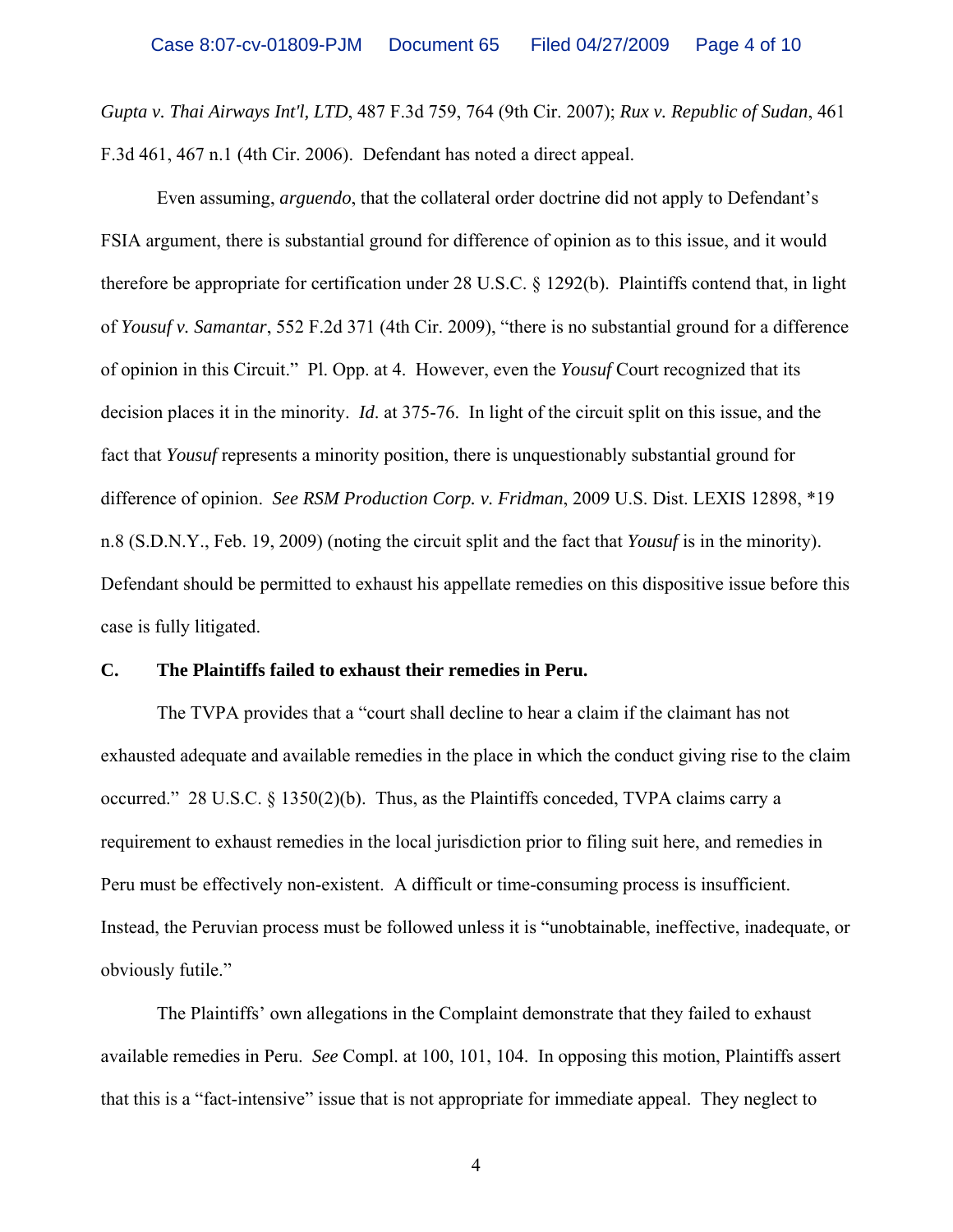address the applicable test, however, which requires only that this be an issue that can terminate the case in the District Court. 19-203 George C. Pratt, *Moore's Federal Practice - Civil* § 203.31. Without question, if the appellate court rules in favor of Defendant, that ruling will terminate the case. Therefore, this is a "controlling question of law" under 28 U.S.C. § 1292(b).

In light of the arguments raised in Defendant's motion, there is substantial ground for difference of opinion on this issue, and the Court should certify it for immediate appeal.

### **D. The Plaintiffs' case should be dismissed under the political question doctrine.**

Courts have long held that the judicial branch must take special care not to become entangled in political questions best left to the executive under our tripartite separation of powers. In oft-cited language, the Supreme Court, in *Baker v. Carr,* 369 U.S. 186, 82 S.Ct. 691, 7 L.Ed.2d 663 (1962), set forth six independent tests for the existence of a political question:

[1] a textually demonstrable constitutional commitment of the issue to a coordinate political department; or [2] a lack of judicially discoverable and manageable standards for resolving it; or [3] the impossibility of deciding without an initial policy determination of a kind clearly for nonjudicial discretion; or [4] the impossibility of a court's undertaking independent resolution without expressing lack of the respect due coordinate branches of government; or [5] an unusual need for unquestioning adherence to a political decision already made; or [6] the potentiality of embarrassment from multifarious pronouncements by various departments on one question.

*Id.* at 217, 82 S.Ct. 691. If any *one* of these factors is present, the Court should ordinarily dismiss the claim. *See id*.

As Defendant pointed out in his Motion to Dismiss and Reply, all of the above factors weigh in favor of dismissal in this case. As more fully explicated in Defendant's motion, they are also all factors about which there is inherently substantial ground for disagreement. Plaintiffs' sweeping assertion to the contrary is insufficient to provide a basis for denial of this motion. Furthermore, *Eckert Int'l, Inc. v. Gov't of the Sovereign Democratic Republic of Fiji*, 32 F.3d 77, 79 (4th Cir.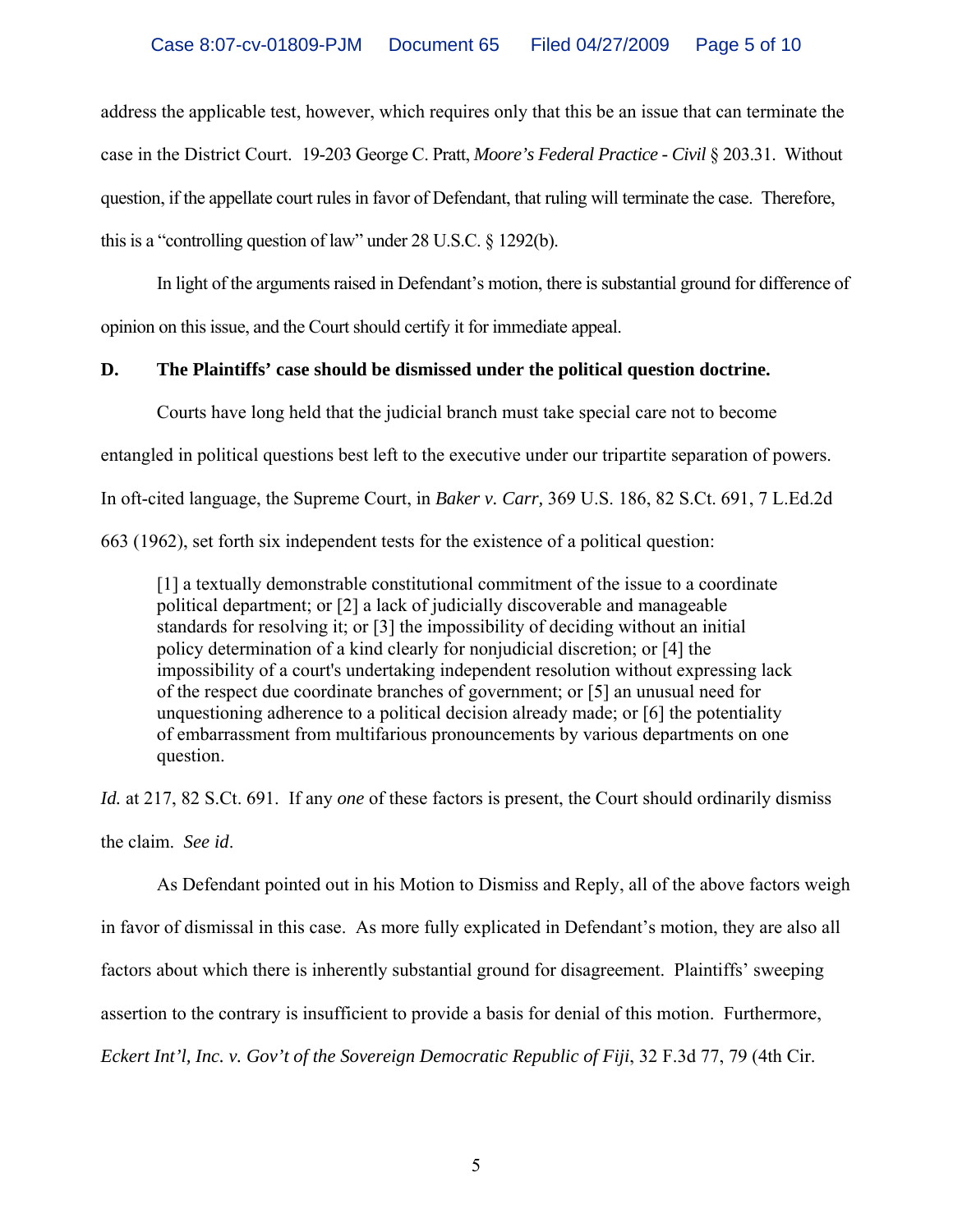1994), does not support Plaintiffs' contention, as the Court shed no light on the District Court's rationale for denying certification.

#### **E. Plaintiffs' claims are barred by the Act of State doctrine.**

The Act of State doctrine applies to bar judicial intervention where "the outcome of the case turns upon [] the effect of official action by a foreign sovereign." *W.S. Kirkpatrick & Co. v. Envtl. Tectonics Corp. Int'l*, 493 U.S. 400, 406 (1990); *Banco Nacional de Cuba v. Sabbatino*, 376 U.S. 398, 423 (1964)). The policies underlying the doctrine include "international comity, respect for the sovereignty of foreign nations on their own territory, and the avoidance of embarrassment to the Executive Branch in its conduct of foreign relations." *W.S. Kirkpatrick & Co.*, 493 at 408.

As the Court noted in its Opinion, the Supreme Court has articulated a three-factor test for applying the Act of State doctrine: (a) "the degree of codification or consensus concerning a particular area of international law," (b) the extent to which the issue "touch[es] ... sharply on national nerves," with greater justification for "exclusivity in the political branches" the more "important the implications of an issue are for our foreign relations," and (c) whether "the government which perpetrated the challenged act of state is no longer in existence." *Sabbatino*, 376 U.S. at 428.

The Court held that this case fails to satisfy any of the three factors. However, there is substantial ground for disagreement on this question. As a threshold matter, Plaintiffs' Complaint undoubtedly raises allegations regarding acts of state. *See* Compl. at ¶¶ 6, 12, 15, 35, 39-40, 42-43, 48-49, 54. The facts set forth in Plaintiffs' complaint amply demonstrate that the *Sabbatino* factors are present in this case, and provide more than sufficient grounds for disagreement on this issue. Again, *Eckert* provides no support for Plaintiffs' contentions, as it contains no analysis of this issue. Defendant need only show that there is substantial ground for disagreement on this controlling legal issue, and the record is more than sufficient for him to make that showing.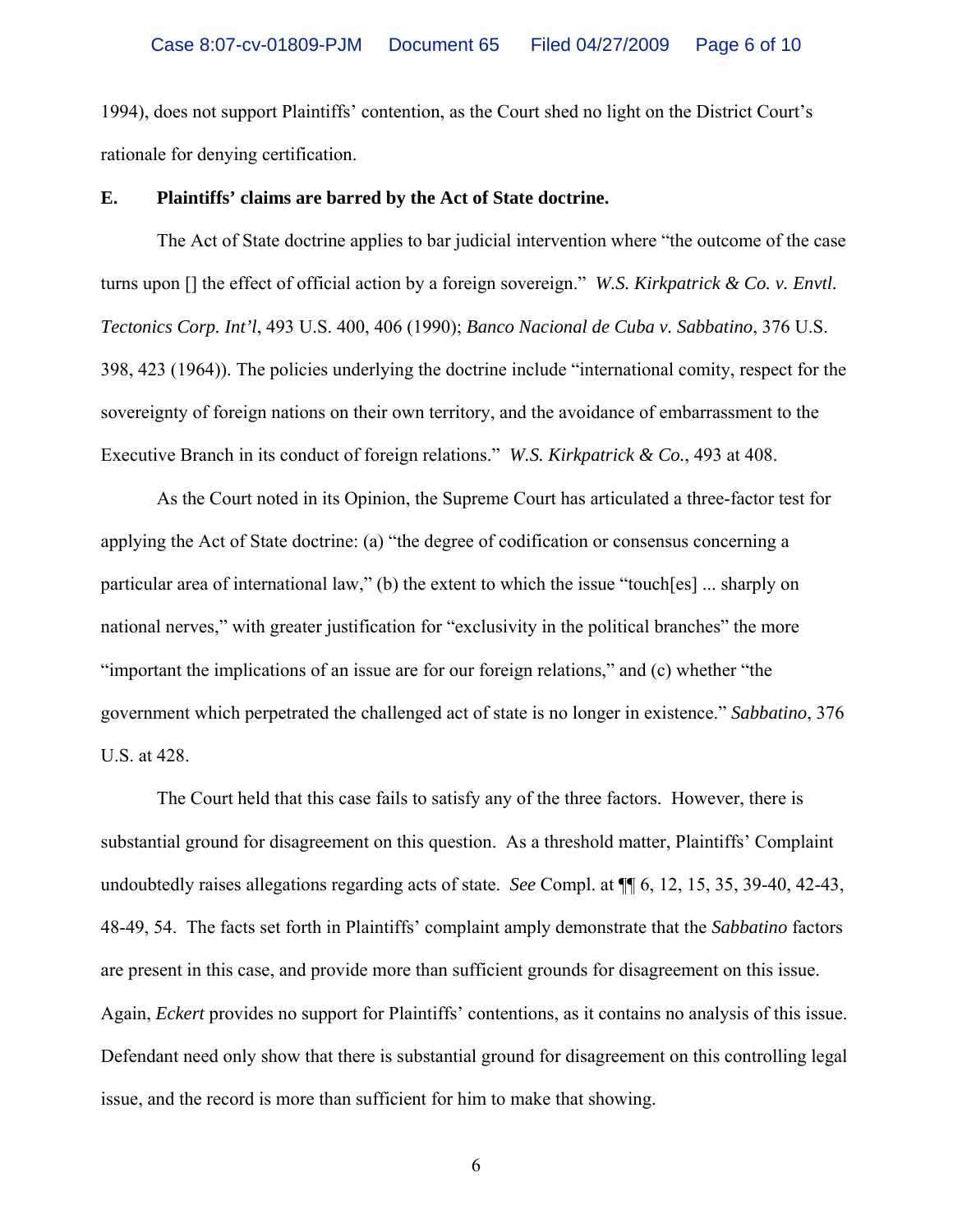#### **F. The Complaint fails to state a claim upon which relief can be granted.**

In their Opposition to Defendant's Motion to Dismiss, the Plaintiffs took the position that their claims against Defendant are grounded on three theories of indirect liability: conspiracy, aiding and abetting, and joint criminal enterprise. Defendant moved to dismiss because Plaintiffs' Complaint fails to state a claim under any of those theories. The Court nevertheless found that the Complaint alleges direct conduct by Defendant, and further found that the Complaint alleges valid causes of action based on indirect liability. Op. at 29.

There is substantial ground for disagreement on these issues for all the reasons cited in Defendant's Motion to Dismiss and Reply. As shown in the cases cited in Defendant's motion, it is legally impossible to conspire with oneself or to aid and abet oneself. Likewise, a corporation cannot conspire with or aid and abet its officers or agents. Plaintiffs' argument that a military officer can be liable for conspiracy or aiding and abetting, and the Court's agreement with that argument, further demonstrates that there is substantial ground for disagreement on this issue. The Court should certify the issue for immediate appeal.

### **G. The Plaintiffs are not alleged to be "aliens" under the Alien Tort Claims Act.**

The Alien Tort Claims Act grants district courts "original jurisdiction of any civil action *by an alien* for a tort only, committed in violation of the law of nations or a treaty of the United States." 28 U.S.C. § 1350 (emphasis supplied). It is Defendant's position that only those who are citizens of other countries, *but residing in the United States*, constitute "aliens" under the ATCA. The Complaint alleges that "Plaintiff Teofila Ochoa…is a citizen and *resident of Peru*;" and "Plaintiff Cirila Pulido Baldeon…is a citizen and *resident of Peru*." *See* Complaint, ¶ 8, 10. Therefore, neither individual is an "alien" and their ATCA claims should be dismissed.

In denying Defendant's Motion to Dismiss on this issue, the Court relied solely on *Rasul v. Bush*, 542 U.S. 466 (2004), and Plaintiffs rely on that case in arguing that certification should be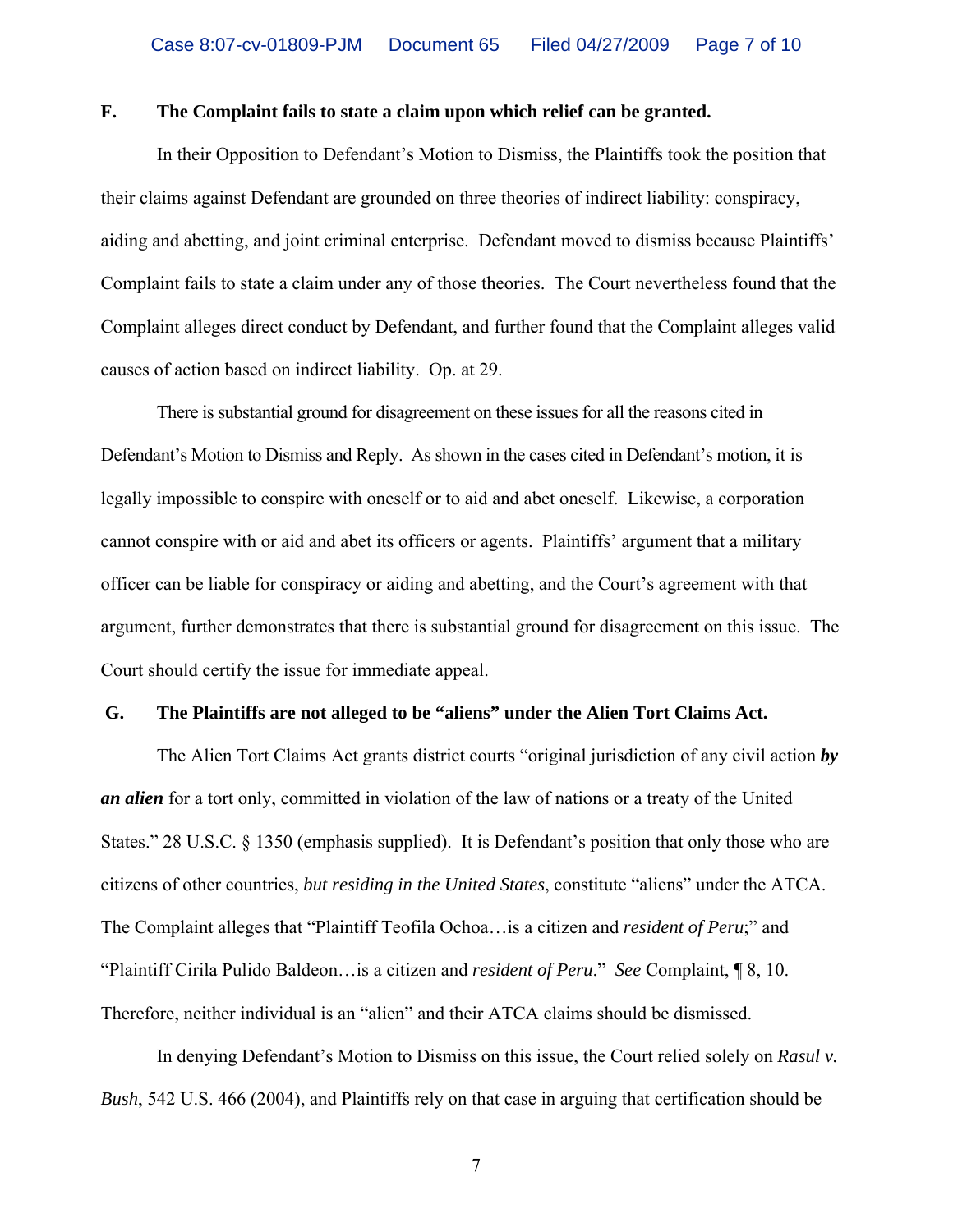denied. As explained in Defendant's motion, he respectfully submits that *Rasul* is distinguishable from the present case and, consequently, this is an issue upon which there is substantial ground for disagreement, and which should therefore be certified for immediate appeal.

### **H. Venue is not proper in this Court.**

Actions against "foreign states" as defined by the FSIA must be brought in the United States District Court for the District of Columbia, unless the events at issue occurred in the United States. 28 U.S.C.  $\S$  1391 (f)(4). As discussed above, the claim against the Defendant is a claim against Peru because the defendant was acting in his official capacity as an officer in the Peruvian military carrying out orders which amounted to official policy.

In denying Defendant's Motion to Dismiss, the Court found that "Rivera Rondon has been sued in his individual, not his official capacity." Op. at 34. As noted above, however, in their Complaint, the plaintiffs unequivocally alleged that the actions taken by the defendant were done in his official capacity as an officer in the Peruvian military based on policy set at the highest levels of the Peruvian government. There is, therefore, substantial ground for disagreement as to whether this is an action against a foreign state brought in an improper venue.

## **II. The Appellate Court's decision whether to exercise pendent jurisdiction is irrelevant to this Court's determination as to certification.**

Defendant has a right to an interlocutory appeal of the Court's Order on certain grounds, including that that he is immune from suit under the Foreign Sovereign Immunities Act of 1976 ("FSIA"). The Court's denial of Defendant's Motion on that and other grounds is immediately appealable under the collateral order doctrine. *See Bd. of Regents of the Univ. of Tex. Sys. v. Nippon Tel. & Tel. Corp.*, 478 F.3d 274, 277 (5th Cir. 2007); *Gupta v. Thai Airways Int'l, LTD*, 487 F.3d 759, 764 (9th Cir. 2007); *Rux v. Republic of Sudan*, 461 F.3d 461, 467 n.1 (4th Cir. 2006). Defendant has noted an interlocutory appeal.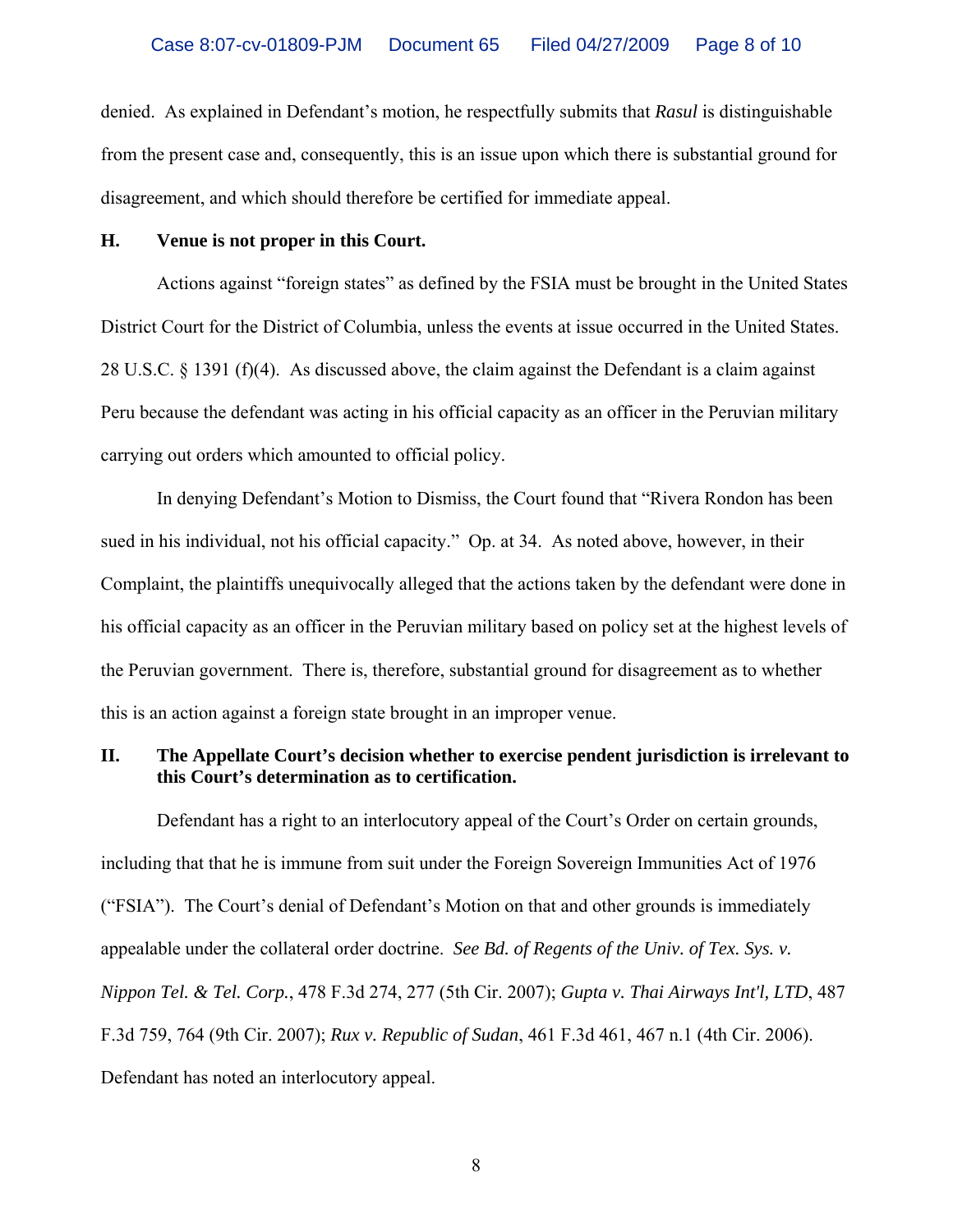Furthermore, all of the issues raised in Defendant's Motion to Dismiss are reviewable by the Court of Appeals in the exercise of its pendent appellate jurisdiction. Under that exception to the final judgment rule, the appellate court "retain[s] the discretion to review issues that are not otherwise subject to immediate appeal when such issues are so interconnected with immediately appealable issues that they warrant concurrent review." *Rux v. Republic of Sudan*, 461 F.3d 461, 475 (4th Cir. 2006).

Plaintiffs speculate that the Court of Appeals is unlikely to exercise pendent jurisdiction over the various issues in this motion. However, Plaintiffs' contention is completely irrelevant to the Court's consideration of this motion. In deciding this motion, the Court must determine whether to certify its Order for interlocutory appeal under 28 U.S.C. 1292(b), irrespective of Plaintiffs' views on the likelihood of the appellate court's eventually hearing the issues. As explained above,  $(1)$  the order to be appealed involves a controlling question of law; (2) there is substantial ground for difference of opinion on that question of law; and (3) an immediate appeal from the order may materially advance the ultimate termination of the litigation." *In re Microsoft Corp. Antitrust Litig.*, 274 F. Supp. 2d 741, 741 (D. Md. 2003). Therefore, the Court should amend its February 26, 2009 Order to state that the Order "involves controlling questions of law as to which there is substantial ground for difference of opinion and that an immediate appeal from the order may materially advance the ultimate termination of the litigation."

Respectfully submitted,

JOSEPH, GREENWALD & LAAKE, P.A.

 $\frac{|S|}{|S|}$  Timothy F. Maloney (Bar No. 03381) Cary J. Hansel (Bar No. 14722) Joseph M. Creed (Bar No. 17134) 6404 Ivy Lane, Suite 400 Greenbelt, MD 20770 (301) 220-2200; (301) 220-1214 (facsimile) *Counsel for Defendant*